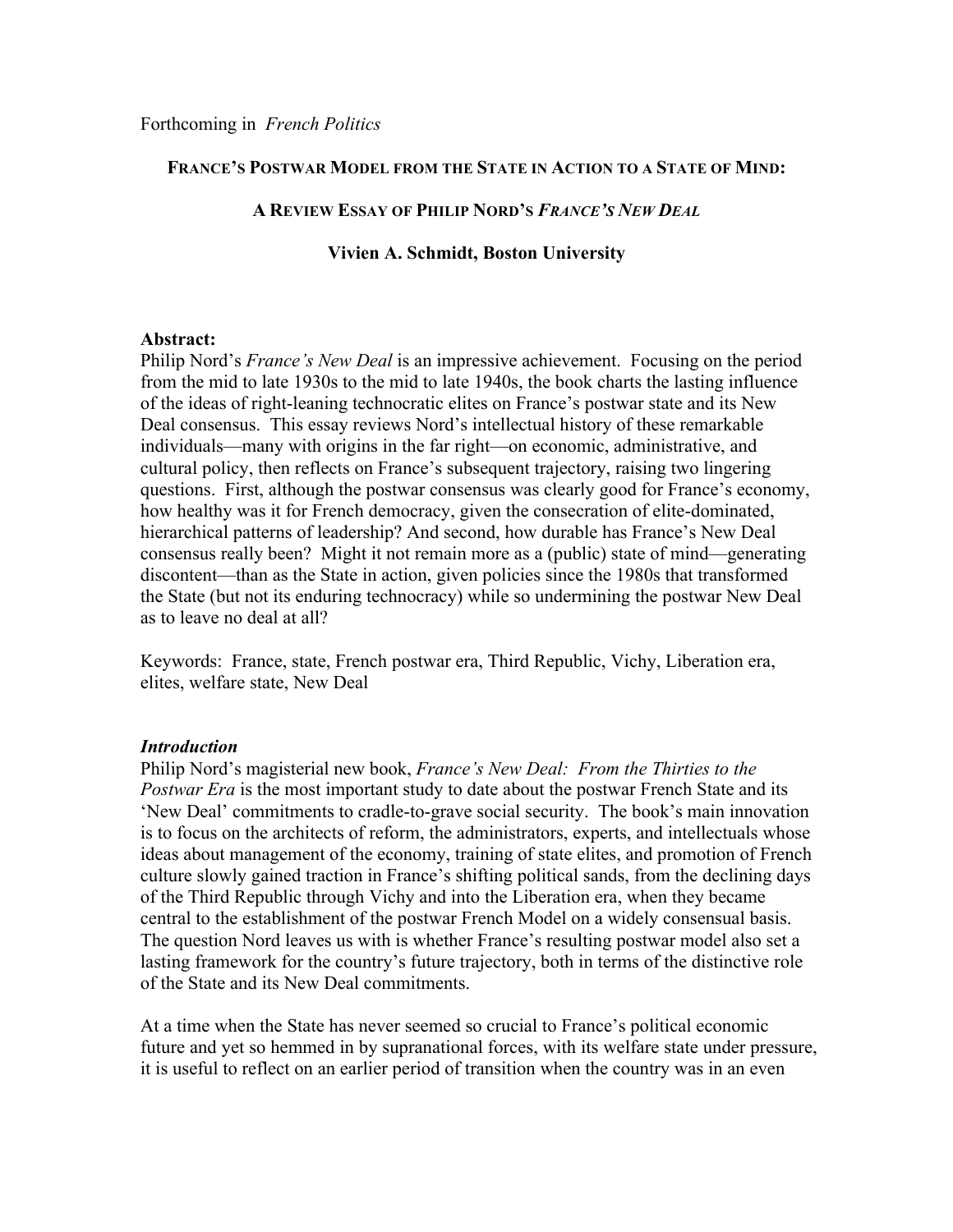more parlous state of affairs, and to ask whether the solutions then still have purchase for today.

### *Building the Postwar Model*

Unlike much of the scholarship on France's postwar model, which starts with the Liberation period, this book begins earlier, to explore the extent to which the construction of the postwar State in the Liberation era was influenced not just by Vichy but also by the pre-Vichy authoritarian turn of the late 1930s, thus suggesting that there was not only a *Vichy après Vichy* but also a *Vichy avant Vichy.* By starting his narrative in the declining days of the Third Republic, around the time of the Popular Front, pursuing it through the shift to authoritarianism in the Daladier administration, then on to military defeat and Vichy collaboration with the German occupation, ending with the Liberation and the early years of the Fourth Republic, Nord (2010, p. 11) presents the transformation of the French state not as the beginning of a bright future but 'the end of a longer history,' as 'a denouement as much as a fresh start.' Moreover, by focusing on economic, administrative, and cultural policy, he shows how these three areas served as interconnected elements in the revival of the nation, with the French state itself a central focus of reconstruction as much as the key actor in national transformation. Most importantly, however, by charting this process of renewal through meticulous depiction of the ideas, careers, and actions of the 'institutional entrepreneurs' who constructed France's New Deal, Nord vividly demonstrates that no history of state transformation is complete without an account of the individuals who remade the state, piece by piece, in successive periods from the thirties to the early postwar years.

Nord's history traces the ideational and professional trajectories of the individuals whose power to remake the state devolved first and foremost from their ideas about what the state should be and do, and then from how they were able to translate those ideas into practice. The social, political, and institutional context is also prominent: we see the protagonists as members of different youth groups, associations, and clubs; linked to different influential figures in different camps and networks of influence; gaining personal influence by virtue of their own intellectual production and the circulation of their ideas among a wider public; and finally attaining status and position in the state apparatus. Most disturbing, perhaps, is that we find that the ideas of the far right exerted far more influence than we might have expected, not just in prewar years and during the war but even in the postwar era, in contradiction with many narratives touting the victory of leftwing ideas.

Nord himself makes a point of noting that there are a number of other narratives of the history of the postwar era—about a 'restoration' of the old order, a triumph of Americanization, a 'social-democratic' moment, or even the rise of a state technocracy through planning and expertise. And he recognizes there are a number of other major players, including the politicians, the unions, the military, and the electorate. But he demonstrates that no single generalization or storyline can capture the complexity of this history, and that any such history is itself incomplete without the stories of the technically proficient, intellectually gifted, administrative elites who were central to the (re)construction of the French postwar model.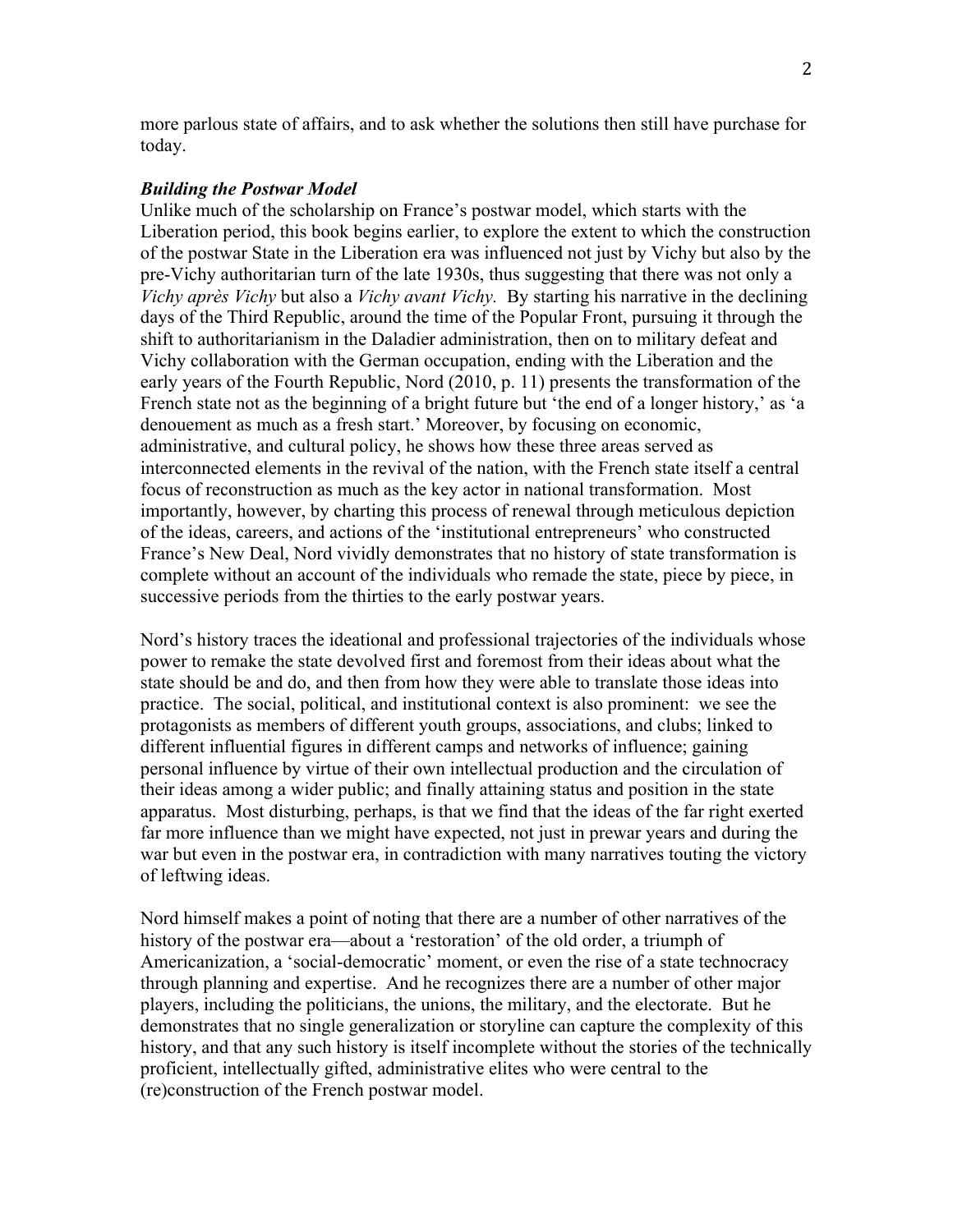These elites, as Nord shows, were not new at the Liberation. They were already at work in the 1930s, were mainly on the right, and some very far right, although they were mostly above party politics and critical of the 'established disorder.' Some of them during this time were already elaborating their ideas in the press and/or in research institutes focused on remaking not just the French population—in particular through family and pronatalist policies—but humanity itself. While many such projects were not politically classifiable, some were hard right, racist and anti-Semitic, and prospered most with the advent the Daladier government, such as that of Dr. Alexis Carrel, who went on under Vichy to establish the Fondation Carrel (Nord 2010, pp. 60-66). Other 'technocrats in waiting' were still students, mainly at Sciences Po, itself notable as the elite recruitment conduit for the state administration, with professors whose economic ideas made the school a 'bastion of liberal capitalism' and whose political ideas in many cases also contributed to the school's not entirely undeserved reputation as a bastion of antidemocratic, right-wing conservatism.

During the war, while some of these elites left to join de Gaulle and the Free French, many more migrated into Vichy service, only to move—sooner or later—into the Resistance, thereby also ensuring themselves a place at the table in the Liberation era. For those who spent time working in the Vichy regime, it served as an opportunity to try out ideas developed in the thirties, of *dirigisme* and planning, while the regime itself built up capacity that would later be put to the service of the Fourth Republic, such as statistical and forecasting services, including demographics. Others less involved in Vichy also developed ideas about more robust technocratic planning and Keynesian economic policy, while those on the left in the Resistance designed a roadmap for *dirigiste* planning to produce 'real economic and social democracy.' The faculty and administration of Sciences Po, in the meantime, many of whom started out by collaborating with Vichy, also distanced themselves, in particular as of 1942 with the German occupation of the southern zone, and then increasingly deepened their involvement in resistance activity. This was to prove crucial to the survival of Sciences Po in the Liberation period.

In the rough and tumble of the politico-administrative battles of the Liberation, these technocratic elites increasingly outmaneuvered the left, despite the presence of a leftwing majority in Parliament. For the most part, they managed to substitute their own conservative, state-centered modernization project for the left's radical reform proposals. The new *dirigisme,* or state direction of industry, for example, was founded not on the left's strongly top-down, centralized planning ideas but rather on the technocratic planning ideas of Jean Monnet, who preferred *concertation* to issuing directives, and was supported by de Gaulle as well as the US. The agencies that were to supply statistics and other information to the Planning Commissariat and other State units, moreover, were the pre-war and wartime creations of the right, although taken over, revamped, and headed by—right-leaning—heroes of the Resistance. With regard to the training of state administrators, moreover, the left's onslaught against Sciences Po as a bastion of conservatism and elitism failed to close the school, although the new national school of administration, the ENA, did take over Science Po's training role for upper level civil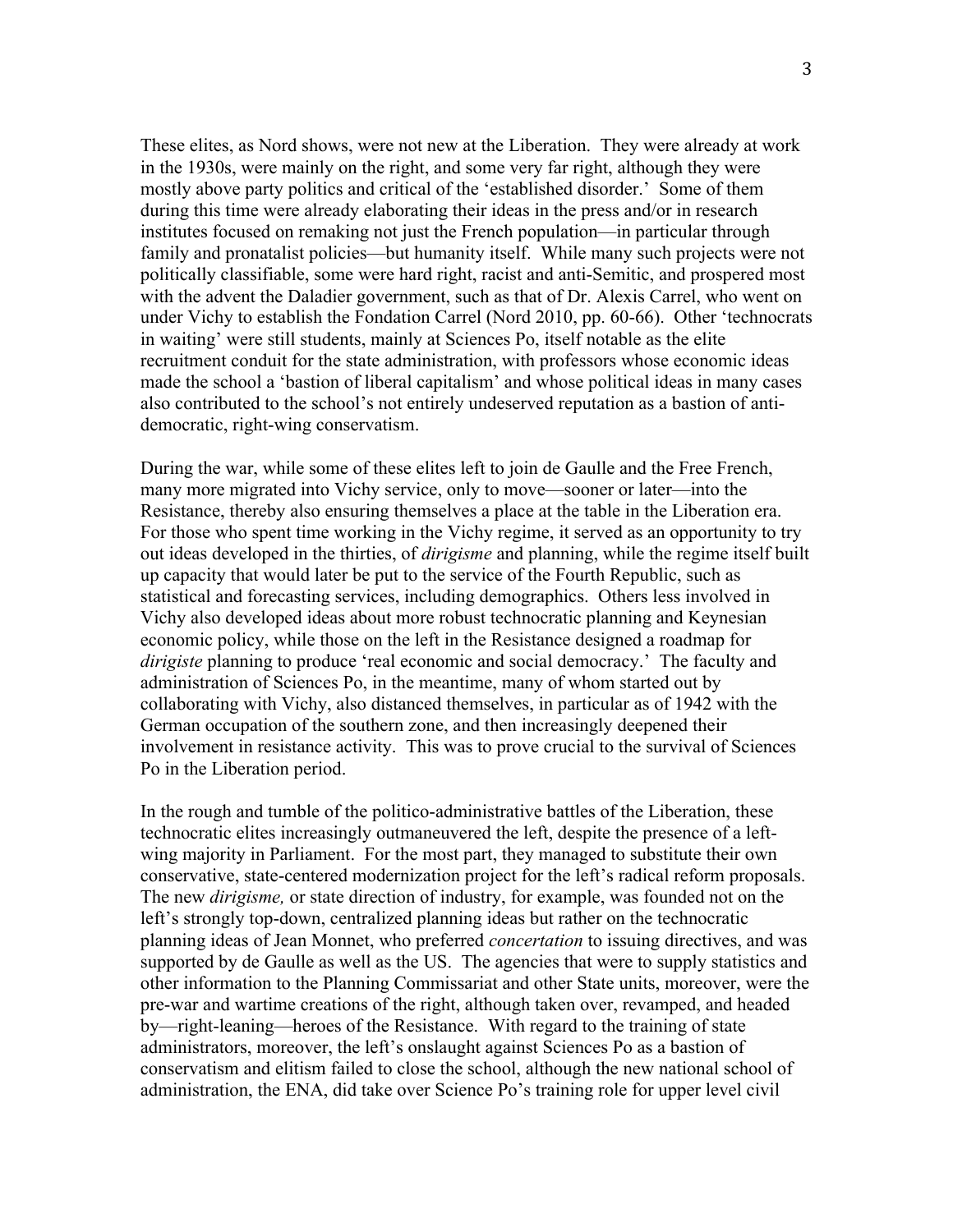servants, leaving Sciences Po as its feeder school. As for social security, neither the left nor the technocratic elite got its way. Instead of the single universalizing *caisse unique* both favored, the end product was a fragmented mosaic of profession-based schemes. This resulted from the resistance of the Christian-Democrats elected in 1946 who, as Catholic familists and the pronatalists, prioritized a separate family allowance system as well as family and population policies that had much in common with prewar and Vichy policies, albeit absent, again, their more authoritarian attributes.

As for culture, which takes up the second half of Nord's book, the postwar solution is also heavily influenced by the prewar and wartime experiences. What comes out most clearly is that the concern with quality in cultural products, a far right obsession tinged with anti-Semitism and anti-commercialism in the debates of prewar years, which becomes state policy under Vichy, also dominates in the Liberation period, although cleansed of its noxious elements. Here, we are treated to a history of cultural policies that include accounts of the regionalization of the theater, the battles for control and the ultimate nationalization of radio, the pre-war concerns with the commercialization and foreign control (read Jewish) of the film industry that shift to worries about Americanization after the war.

Nord's overall conclusion is that despite its rhetoric of fresh beginnings, the technocratic elites articulated ideas that were mostly not new but 'renewed,' as were their institutions, albeit purged of their authoritarian and racist elements. For Nord, this is actually a good thing, since this is what made for these elites' success in the battle for hearts and minds, enabling them to forge consensus by "making allies out of people and interests that the Left's more radical projects turned into foot-draggers, if not outright enemies" (Nord 2010, p. 209). That the technocratic elite was able to forge a consensus where the radical left only alienated is no doubt true. And it is also the case that such a consensus was certainly good for the French economy—as the Planning Commission was able to promote the 'French miracle' of the *trente glorieuses* while the state apparatus and the nationalized enterprises were run efficiently and productively, without the kind of corruption and patronage found in neighboring Italy. But one has to wonder how healthy that consensus was for French democracy, given that it was founded on ideas that, however much purged of their worst elements, nonetheless retained traces of their antidemocratic origins. These ideas consecrated an elite-dominated, hierarchical pattern of leadership in which the state acts and society reacts.

But leaving these concerns aside, Nord's thesis, that this extended period of state economic, administrative, and cultural reconstruction proved to be a watershed for France, establishing the country's postwar 'New Deal, is thoroughly convincing. The question that lingers is whether he is right to claim, in the concluding pages, that this postwar settlement served not only as the foundations for the postwar model but that it also persists through today, in the French state's subsequent performance and the durability of New Deal ideas. This invites reflection about the durability of both the French postwar model of state direction and of the welfare and cultural policies that together constitute France's 'New Deal.'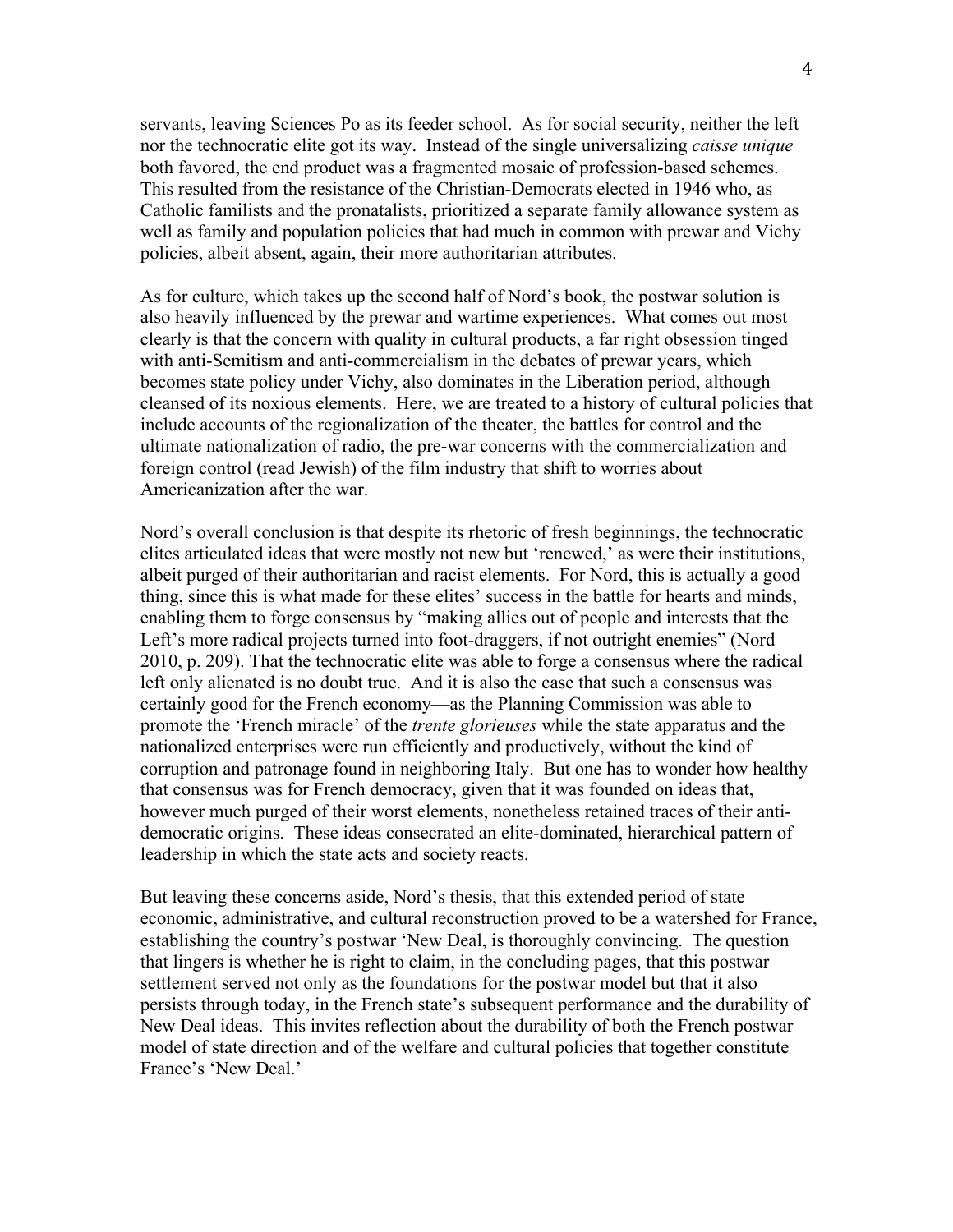### *Lingering Questions about the Durability of the French Postwar Model*

In the very last pages of Nord's conclusion to *France's New Deal*, he makes a big claim for France's postwar State and its 'New Deal' when he writes that: "The postwar order in France has shown itself more durable than in the United States and Great Britain, and that is because it was more consensual." Just prior to this, he noted that in both the US and the UK "the postwar political order came in for a major renegotiation in the 1970s and 1980s" with Thatcher and Reagan seeking to rollback welfare institutions and an "overweening state" (Nord 2010, p. 382). In France, by contrast, he suggests that there were only faint echoes of this, with a basic consensus about the role of the state to "make a better France for every citizen…not just by reducing the risks and anxieties of day-today existence but by enriching the lives of all through the dissemination of a culture of quality." Having said this, however, Nord himself admits that "perhaps such a conclusion is overhasty," and then mentions subsequent events, such as the demise of the Fourth Republic brought about by the Algerian war, to conclude that France's postwar new deal "still had serious bouts of renegotiation ahead of it" (Nord 2010, pp. 382-384).

The question then is: Did the basics of France's postwar order survive the renegotiations ahead, and does that order still command a consensus, let alone does it still exist, given the transformations in the state's role, in its elites, its objectives, and its policies over the course of the subsequent sixty years?

To answer this question, we need to disentangle the major components of the postwar order that are considered as one in Nord's book: the technocratic elites themselves, their economic management of the country, and France's New Deal as an economic and social project. Although these components were clearly inseparable in the thoughts and actions of the architects of state and societal rebirth in the thirties and forties, they need to be separated, at least for purposes of analysis. How the reconstructed state fares over time as administrator, manager, and cultural czar requires analysis, as do the defining policies of France's New Deal, including Keynesian macroeconomic policy, strong public services, the welfare state, and state-promoted cultural revival. My own view is that while the technocratic elite endured, the State transformed itself through a process of *dirigiste* disengagement that altered postwar New Deal policies at the same time as its own postwar role in economic management.

### **The Enduring Technocratic Elite**

The most enduring legacy of the postwar Model has been the perpetuation of a technocratic elite at the heart of the French State. The left's push to democratize the State's administration in the Liberation era did not succeed, as Nord tells us. But surprisingly, perhaps, the left in later years did not even try, despite having had the opportunity in the early 1980s. Significantly, it is not just that the elite recruitment system set up at the Liberation remains to this day, with Sciences Po the feeder school for the ENA, or that the recruits still come predominantly from the *grande bourgeoisie*. It is also that the left as much as the right accepts that these are the people who should run the state, and that these people have a shared technocratic and depoliticized view of what it means to run the State.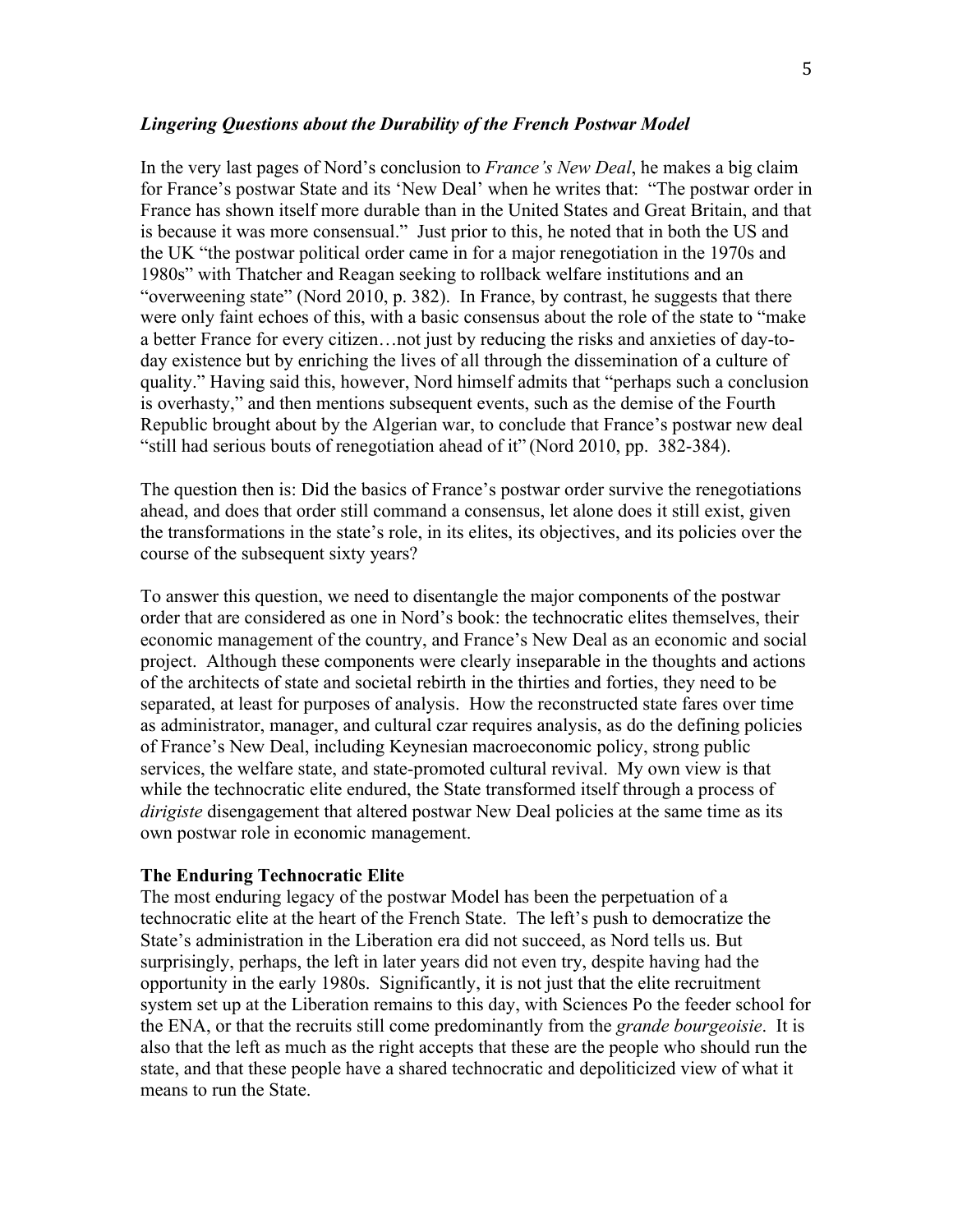Studies of successive generations of Science Po and ENA students as well as of the *hauts commis de l'État* demonstrate the State's continuing upper middle class recruitment bias. This is documented for the 1950s and 1960s by Ezra Suleiman's (1974) path-breaking study of the upper reaches of the State administration, and for the late 1960s by Pierre Bourdieu's (1989) massive study of graduates of Sciences Po. The implicit critique in all such studies is not only that this system is undemocratic but that it also embeds in the State a conservative 'class bias.' By the 1960s, however, the students of Sciences Po and ENA had switched to being solidly on the left—demonstrating at the very least that class background does not dictate political ideas (Bellier 1991).

The leftward turn of the State's elite recruits may help explain why, in 1981, when the left returned for the first time to power since the Fourth Republic, it did little to change the recruitment system (other than to create a 'third way' into the civil service that didn't work and was abolished by the Chirac government in 1986). But this does not explain why the new Socialist government, with its Communist coalition partners and its Liberation era discourse of bringing down the 'wall of money' via nationalization of the banks as well as industry, did nothing to challenge the State's technocratic management style—unless, of course, we also accept that the consensus Nord described for the early postwar years persists. And we should. In illustration is the response to interviews I carried out with the heads of the nationalized industries in the early 1990s. When asked why Socialist CEOs did not seek to imbue the firm with socialist values (whatever that might mean), they responded, over and over again, regardless of their own political affiliation, with the same refrain: 'There is no such thing as management of the left or right, there is just good or bad management' (Schmidt 1996, p. 309). And good management was learned in the *grandes écoles* and the *grand corps*, ensuring that their graduates would share a particularly technocratic view of the state and their role in it, regardless of their political color. As French critics claimed at the time, this changeover was a phenomenon of caste, with generational change in the 1980s of the younger leftleaning civil servants replacing the older right-leaning ones, followed in the 1990s by the intermingling of right and left to form a single elite more united by its *corporatisme* than divided by politics.

The right actually did more than the left to challenge this elite State technocracy in 1986, when Chirac's neo-liberal Deputy Minister of the Civil Service and Plan, Hervé de Charette, cut the size of the ENA in half in order to shake up the State, because this would ensure '*moins d'ENA, moins d'État'* (Schmidt 1996, p. 320).Instead of less State resulting from a smaller ENA, however, greater elite status accrued to its graduates*.* It is telling that it was only in 2001 that some attempt at opening up recruitment to the more disadvantaged student was initiated at Sciences Po, when the director introduced 'positive discrimination' to the school, in the face of much resistance from faculty and students, by recruiting talented students from lower income school districts and exempting them from the tough entry competition—the first for any *Grande École.*

To say that the technocratic French State elite had similar views of management, regardless of whether they were on the left or the right, were recruited from the same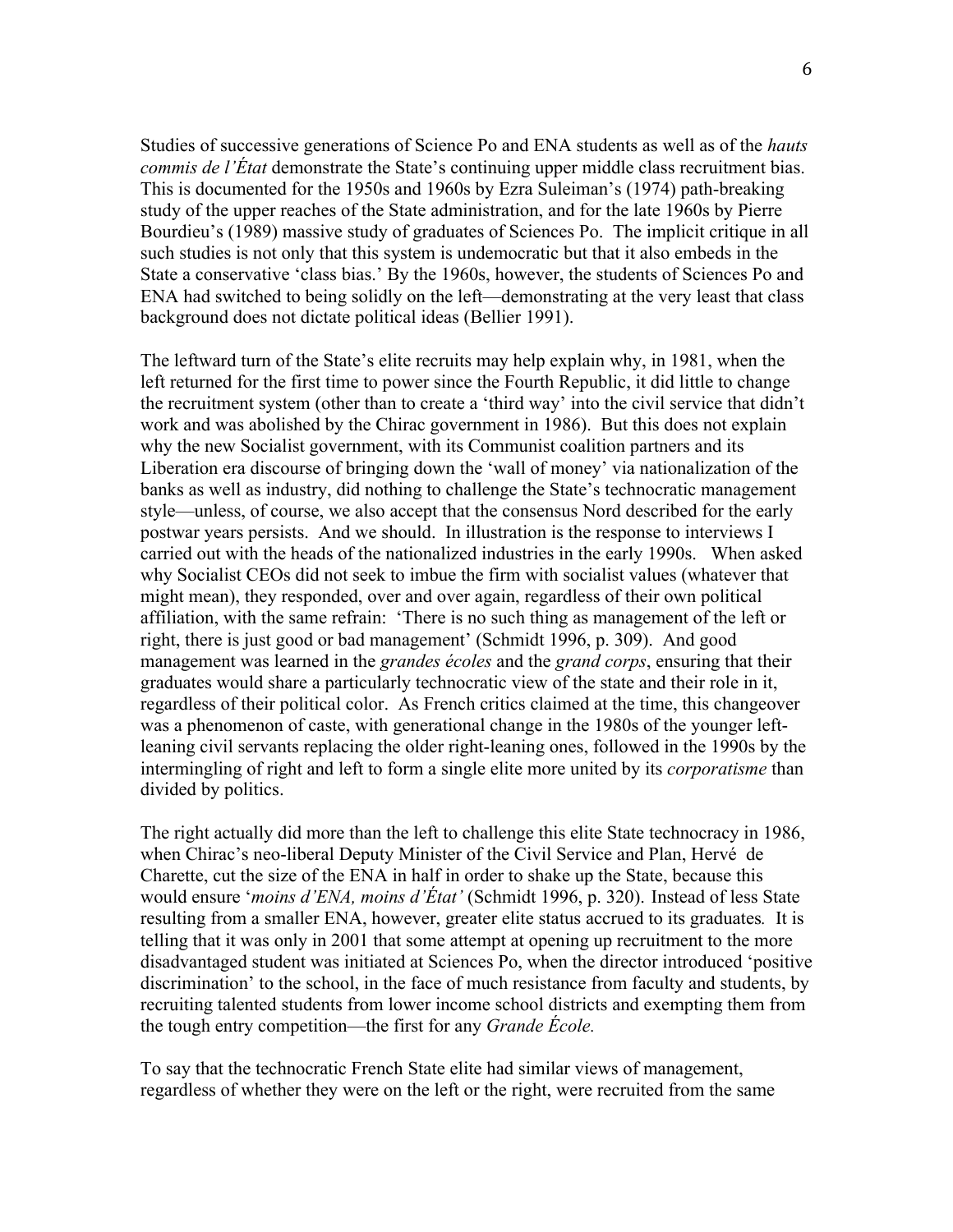*milieu* and had the same state-provided education does not, however, determine how they considered what needed to be done economically, or even whether they were the ones in control. While the postwar consensus on State technocratic leadership may have held, the postwar modalities of State economic management along with its policies did not.

### **State Led (***Dirigiste***) Disengagement**

How long and to what extent did the State continue to maintain the postwar French Model, with its commitments to Keynesian macroeconomic management and indicative planning, and its pledges to build a cradle-to-grave welfare state? The 1960s were the apotheosis of the postwar economic management model, when Andrew Shonfield (1965), in contrasting different models of capitalism, admiringly described France's 'statism' in contrast to Britain's liberalism or Germany's corporatism. In the 1960s, moreover, under de Gaulle's more strongly hierarchical leadership, *dirigisme* only intensified, as planning was replaced by more interventionist industrial policy and the *grand projet*. What makes the 1970s different is that with the end of the Bretton Woods system and the two oil shocks, accompanied by the increasing pressures of globalization, the State lost its capacity but none of its desire to control and direct, or what Jack Hayward (1986) terms its 'industrial patriotism.' It continued for much of the decade with the same postwar Keynesian macroeconomic policy and the same *dirigisme* that no longer made the miracles of the 1950s and 1960s. As for the welfare state, it continued to grow through the 1960s and 1970s along the lines set for it in the early Fourth Republic, at the same time that in the Fifth Republic de Gaulle introduced more egalitarian measures, with near universal pension, healthcare and family allowance programs, including for maternal and day care services that served not only the needs of working women but also the desires of the pronatalist lobby.

Things changed dramatically beginning in the 1980s. 1981 represented the last gasp of the postwar model, with the Socialist government's short-lived attempt to reinvent it in spades through renewed Keynesian expansionism, *dirigiste* control of banking and industry—via a massive nationalization program that dwarfed that of the early postwar years—and an expanded welfare state. By 1983, however, faced with double-digit inflation and having to exit the European Monetary System, President Mitterrand set the new direction with the great U-turn in macroeconomic policy, which replaced Keynesian macroeconomic expansion with monetarist budgetary austerity. This was followed under successive governments of the right and left by the liberalization of the markets, privatization of public enterprises, deregulation of business, decentralization of labor markets, and rationalization of the welfare state. Culture was also 'liberalized,' for example, as the Mitterrand government in 1981 once again allowed private radio stations and as the Chirac government in 1986 partially privatized television—most symbolically starting with TF1.

Moreover, along with the State's own initiatives to dismantle its postwar control of the economy, it helped build the European Union, and in so doing gave up much of its economic autonomy in exchange for shared authority. In the EU, although French governments could claim leadership in the 1980s, as a principal architect (with Germany) of the Single Market and the Single Currency, by the mid 1990s, the country found itself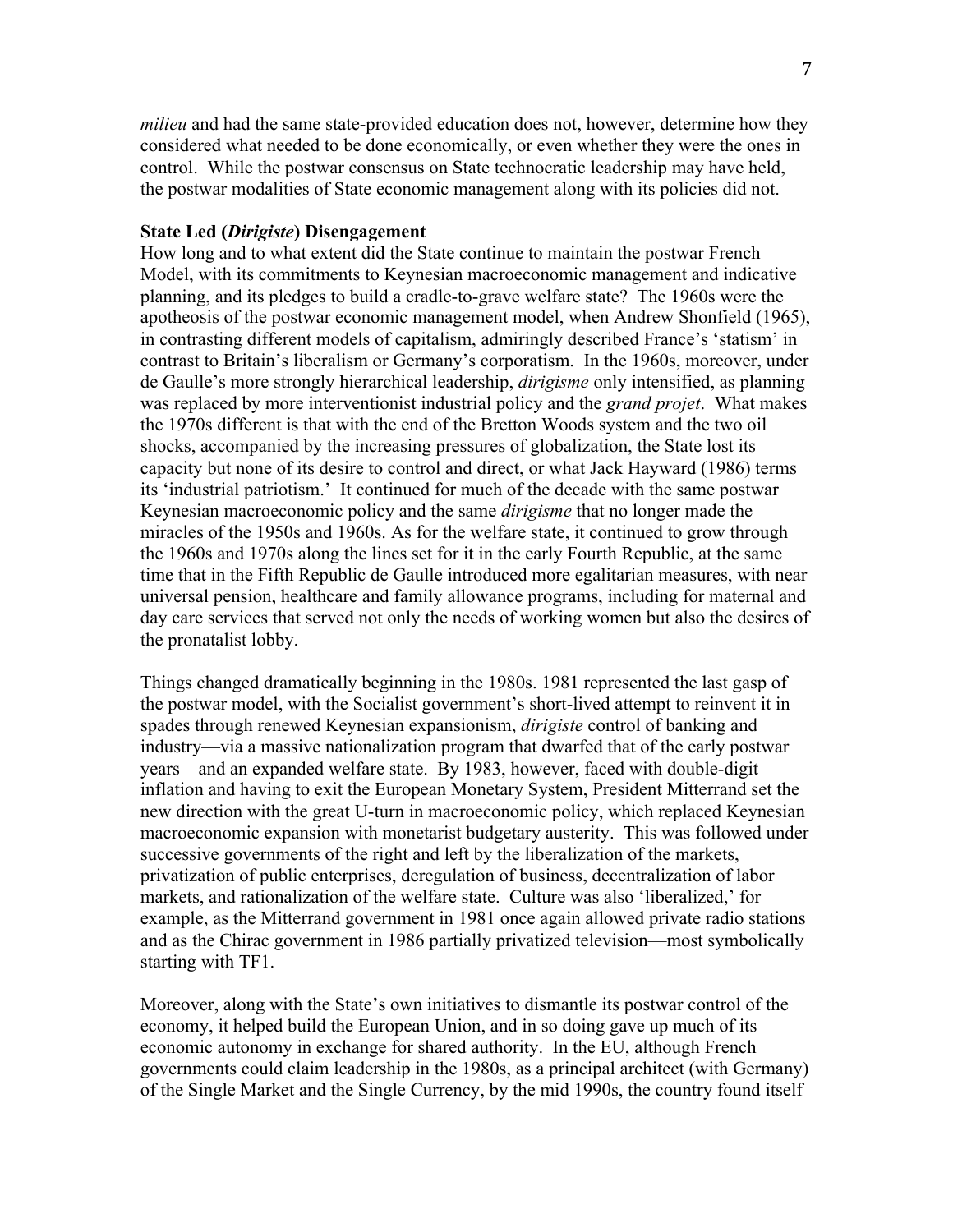increasingly forced to follow. This is when the EU sought to deepen integration in services, which touched on another aspect of the State's cherished postwar role as the sole provider of the *services publics*, and led to the deregulation of the telecommunications, electricity, and energy sectors. It may very well be that the French who voted 'no' in the referendum on the EU's Constitutional Treaty in 2005 thought they could stop all that the 'Polish plumber' symbolized in terms of the EU's impingement on labor and welfare state protections, but all they really did was slow the process of European institutional reform.

As for the welfare state, France's New Deal has become an old deal. It has an inflexible labor market that generates comparatively high rates of unemployment even in boom times; low levels of labor market participation, especially for older workers; and a bifurcated labor market that rewards insiders with generous benefits and pensions while leaving outsiders—the young and immigrants in particular—with temporary or part-time jobs that lack benefits and secure pensions. Moreover, it lacks the labor coordination and management cooperation necessary to support the kinds of training systems of a country like Germany, that ensure a steady supply of highly skilled workers for increasingly competitive industries (Culpepper 2003). All of this in turn makes the welfare state very expensive, especially given the added costs of measures to buy labor peace through generous early retirement plans during the restructuring of major industry in the 1980s and 1990s. In addition, although the reforms undertaken in the 2000s were important symbolically, as another nail in the coffin of the postwar New Deal, they haven't done much to solve the welfare state's financial problems. These include President Nicolas Sarkozy's 2007 elimination of the 'special regimes' that allowed railroad conductors to retire at 50—which came 12 years after Prime Minister Alain Juppé, who first proposed it, backed off in the face of three weeks of crippling strikes that shut down the country—or Sarkozy's extension of the age of retirement from age 60 to 62 (full pensions from 65 to 67) in fall 2010, which was also greeted by massive demonstrations, but this time to no avail.

These changes starting in the 1980s and accelerating in the 1990s and 2000s have produced a fundamental shift away from the postwar French New Deal policies. But what about the postwar State's central role in the management of the economy? Here we have to provide a more qualified answer. This is because the State played and continues to play the main role in its own transformation. Beginning in the 1980s, the State itself engineered what I have termed "a *dirigiste* end to *dirigisme*" (Schmidt 1996) ushering in what Jonah Levy (1999) has called the '*post-dirigiste*' state. In its new guise, although the French state no longer leads business or imposes wage bargains, it nonetheless continues to intervene in business and labor where and when it sees fit. With regard to business, this may be to influence it through *ad hoc* decisions, say, to 'rescue' companies from bankruptcy and foreign takeover, or to strengthen its environment, through large scale infrastructural projects. With regard to labor, it may be to liberalize the labor markets—as in the case of abortive attempt in 2006 of Prime Minister de Villepin's government to increase flexibility with a two year probationary contract for youth employment (the *CPE*)—or to 'moralize' them, as in the initiative of the government of Prime Minister Jospin on the 35 hour work week in the late 1990s. Both such approaches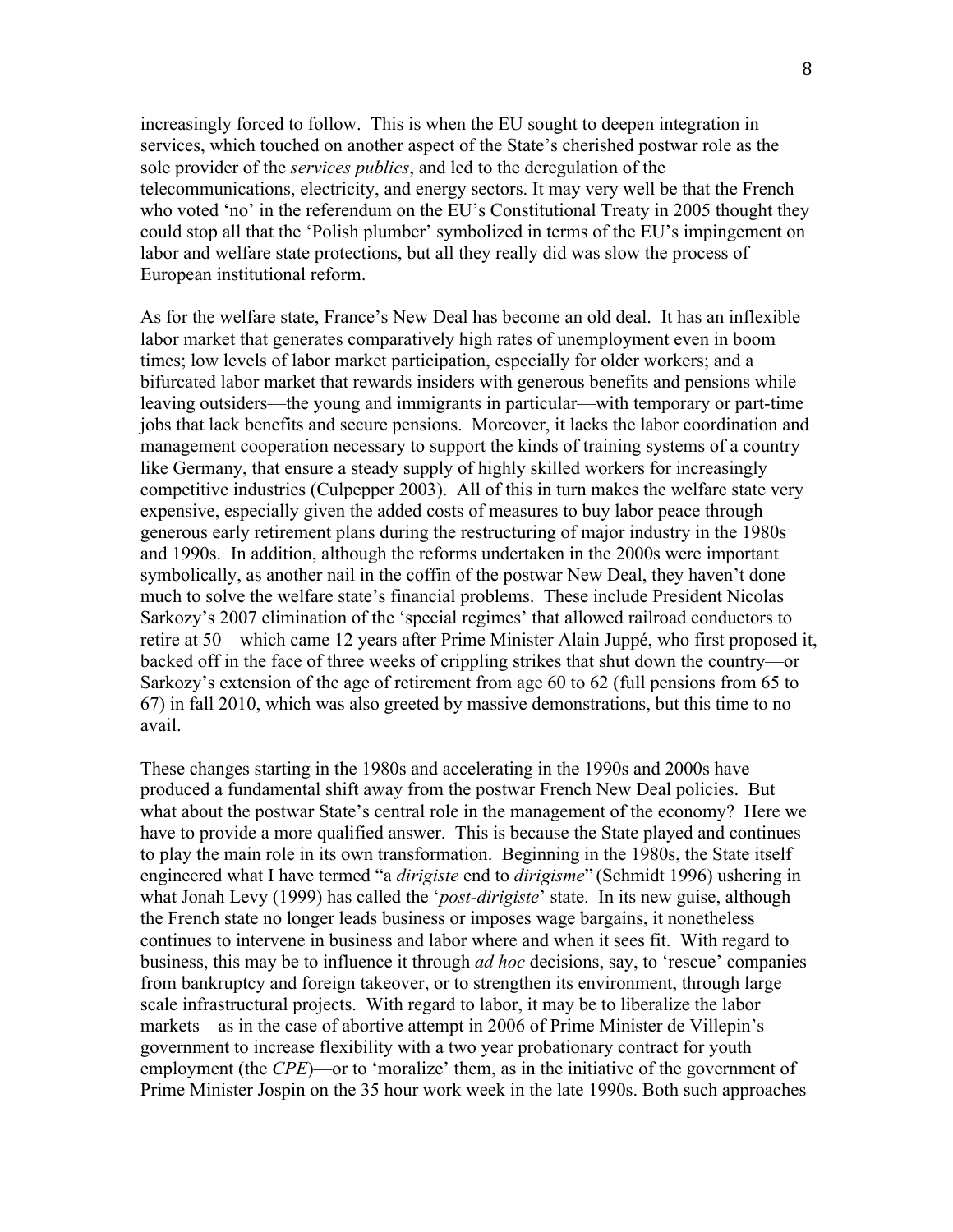to labor point to the paradox of a state that, as Chris Howell (2009) has argued, after having been the main architect in the dismantling of centralized labor market regulation, nevertheless remains the central actor in the reconstruction of the industrial relations system.

So where does France now fit comparatively in terms of its form of capitalism? For a time, the country disappeared from mainstream scholarly interest almost completely cast as an outlier both for those who saw convergence along US or UK lines to a single neo-liberal model as well as those who saw a binary split between 'liberal market economies' like Britain and 'coordinated market economies' like Germany (Hall and Soskice 2001). That said, some scholars continued to see France as part of a distinctive variety of capitalism that followed on from the statism of the past. For Robert Boyer (2004), it was the third variety out of four, as 'state-driven capitalism.' I have myself argued that it constitutes the ideal type for a third variety of capitalism that, having moved from 'state-led' to 'state-enhanced' capitalism (Schmidt 2002), can also be labeled a 'state-influenced market economy' in contrast to liberal and coordinated market economies (Schmidt 2009). Most recently, Orfeo Fioretos (2011) has similarly called it a 'centralized market economy' in contrast to the other two. What distinguishes France's market economy from the UK's financial market-driven model and Germany's managed market model is the hierarchical nature of both its State and its firm relations.

This is not the postwar State model of economic management, then, nor is it something new, but it is rather, again, something 'renewed.' This time, however, the renewal is not the product of the ideas and leadership of the elite-trained technocrats in state service but rather that of the elite-trained politicians, pushing for political reforms that are, arguably, elaborated by the technocratic elite as well as implemented by them. In this sense, we have moved from the administrative state to what Yves Thiberghien (2007) has called the 'entrepreneurial state.'

But has the postwar French Model entirely vanished then? Certainly, in the first moment of the economic crisis of 2008, many thought that we were returning to the French Model of the New Deal, as President Sarkozy abandoned his neo-liberal austerity election package for neo-Keynesian stimulus and active state intervention to save the economy, and played a leadership role in the EU urging other member-states to do the same. But this was short-lived, in particular once Germany along with the EU pushed back in favor of neo-liberal budgetary austerity across Europe, itself spurred by a different postwar New Deal model, the Germans' 'ordo'-liberal economic management. However, it does indicate that the postwar New Deal is more than just a dim memory.

## *A New Deal Consensus After All?*

France has changed dramatically since the early days of its postwar New Deal. The French State's approach to economic management has been transformed, most of the economic policies replaced, and the cradle-to-grave social security system under siege. And yet, for all this, Nord is not wrong to suggest that France's New Deal consensus has been durable—but as a state of mind rather than the state in action.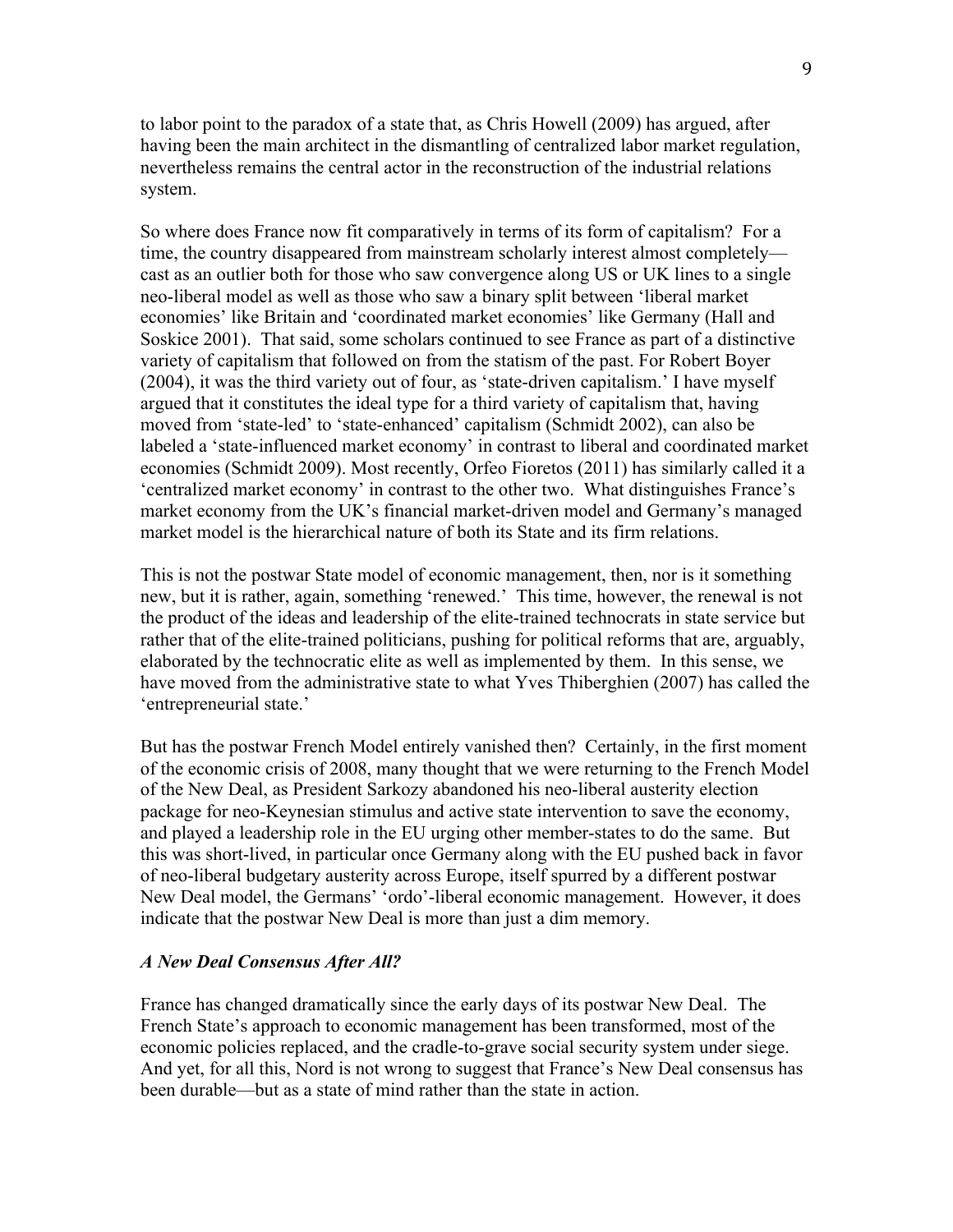No other Western country, to my knowledge, has such an idealized view of the state *qua* state, disconnected from what it does. It remains, for the French, largely as Georges Burdeau (1970, p. 14) described it, as an idea that, unlike a concept that systematizes a number of facts about reality, is itself "all the reality that it expresses because this reality resides entirely in the spirit of the men who conceive it." That said, France has been experiencing an increasing disconnect between peoples' ideas of the State—about the central role of the state to provide a certain kind of economic, social and cultural policy and what the state actually does or can do. I would argue that '*la crise,*' a topic the French have discussed non-stop since the 1980s—let alone the current economic crisis has not only been economic. It has also been about ideas and discourse, in the sense that the public has not become reconciled to the kinds of changes that the state has implemented, in part because political elites have themselves not been telling the truth about those changes. Ever since the great U-turn in macroeconomic policy, the left as well as the right have had a discourse about how the various neo-liberal economic reforms would not affect *solidarité sociale*, despite that fact that everyone knew that it would, and did (Schmidt 2002). The crisis of French politics is evidenced by the constant turnover in governments since the 1980s (despite two term Presidents), along with growing public dissatisfaction with those governing, and the rise of the extreme right.

What this means is that France's New Deal lives on in peoples' minds, as the only legitimate way of governing the political and social economy, and therefore the measure of what any government actually does, which necessarily falls short. No wonder the French public always complains, and nothing is ever enough. France's New Deal is dead, but no deal has replaced it. Had Nord in the book's last pages pointed not to the US and the UK but to Germany or Sweden, he might have had something very different to conclude, since these are countries in which their own New Deals seem to have survived the transformations better than France's own New Deal. In this light, we could turn the tables on Nord, and ask whether he is justified in being so positive about the postwar New Deal consensus achieved by France's technocratic elite. Perhaps the very foundations upon which it was built—elite technocratic practices with roots in far right anti-democratic ideas about how to lead the state and who should lead it—are at the origins of its subsequent problems. That said, this comment should in no way detract from Nord's impressive achievement—an immensely rich and thoughtful intellectual history of how a remarkable set of individuals constructed the state-centered economic, administrative, and cultural system of the French postwar model in all its political ambiguity.